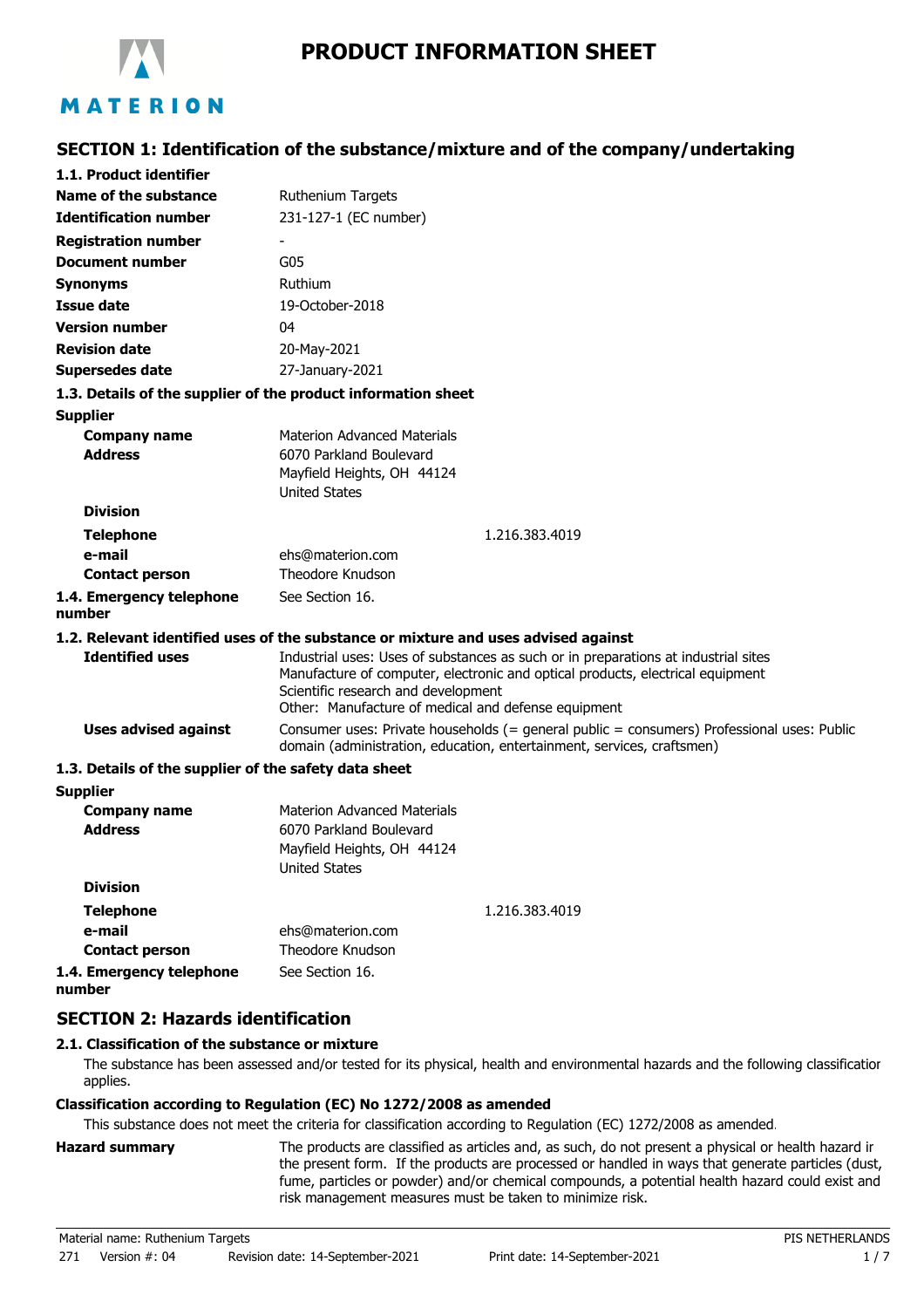| 2.2. Label elements               |                                                                                                                                                                                                                                                                                                                                       |
|-----------------------------------|---------------------------------------------------------------------------------------------------------------------------------------------------------------------------------------------------------------------------------------------------------------------------------------------------------------------------------------|
|                                   | Label according to Regulation (EC) No. 1272/2008 as amended                                                                                                                                                                                                                                                                           |
| <b>Contains:</b>                  | Ruthenium                                                                                                                                                                                                                                                                                                                             |
| <b>Hazard pictograms</b>          | None.                                                                                                                                                                                                                                                                                                                                 |
| Signal word                       | None.                                                                                                                                                                                                                                                                                                                                 |
| <b>Hazard statements</b>          | The material as sold in solid form is generally not considered hazardous. However, if the process<br>involves grinding, melting, cutting or any other process that causes a release of dust or fumes,<br>hazardous levels of airborne particulate could be generated. The substance does not meet the<br>criteria for classification. |
| <b>Precautionary statements</b>   |                                                                                                                                                                                                                                                                                                                                       |
| <b>Prevention</b>                 | Observe good industrial hygiene practices.                                                                                                                                                                                                                                                                                            |
| <b>Response</b>                   | Wash hands after handling.                                                                                                                                                                                                                                                                                                            |
| <b>Storage</b>                    | Store away from incompatible materials.                                                                                                                                                                                                                                                                                               |
| <b>Disposal</b>                   | Dispose of waste and residues in accordance with local authority requirements.                                                                                                                                                                                                                                                        |
| Supplemental label<br>information | For further information, please contact the Product Stewardship Department at $+1.216.383.4019$ .                                                                                                                                                                                                                                     |
| 2.3. Other hazards                | None known.                                                                                                                                                                                                                                                                                                                           |

## **SECTION 3: Composition/information on ingredients**

### **3.1. Substances**

| <b>General information</b> |                          |                        |                                               |   |              |
|----------------------------|--------------------------|------------------------|-----------------------------------------------|---|--------------|
| <b>Chemical name</b>       | %                        | No.                    | CAS-No. / EC REACH Registration No. Index No. |   | <b>Notes</b> |
| Ruthenium                  | 100                      | 7440-18-8<br>231-127-1 | $\overline{\phantom{0}}$                      | - |              |
|                            | <b>Classification: -</b> |                        |                                               |   |              |

### **SECTION 4: First aid measures**

| Ensure that medical personnel are aware of the material(s) involved, and take precautions to<br>protect themselves. |
|---------------------------------------------------------------------------------------------------------------------|
| 4.1. Description of first aid measures                                                                              |
| Move to fresh air. Call a physician if symptoms develop or persist.                                                 |
| Wash off with soap and water. Get medical attention if irritation develops and persists.                            |
| Rinse with water. Get medical attention if irritation develops and persists.                                        |
| Rinse mouth. Get medical attention if symptoms occur.                                                               |
| Direct contact with eyes may cause temporary irritation.                                                            |
| Treat symptomatically.                                                                                              |
|                                                                                                                     |

## **SECTION 5: Firefighting measures**

| <b>General fire hazards</b>                                                                | No unusual fire or explosion hazards noted.                                                   |  |
|--------------------------------------------------------------------------------------------|-----------------------------------------------------------------------------------------------|--|
| 5.1. Extinguishing media<br>Suitable extinguishing<br>media                                | Water fog. Foam. Dry chemical powder. Carbon dioxide (CO2).                                   |  |
| Unsuitable extinguishing<br>media                                                          | Do not use water as an extinguisher.                                                          |  |
| 5.2. Special hazards arising<br>from the substance or<br>mixture                           | This product is not flammable.                                                                |  |
| 5.3. Advice for firefighters<br><b>Special protective</b><br>equipment for<br>firefighters | Self-contained breathing apparatus and full protective clothing must be worn in case of fire. |  |
| <b>Special firefighting</b><br>procedures                                                  | Use water spray to cool unopened containers.                                                  |  |
| <b>Specific methods</b>                                                                    | Use standard firefighting procedures and consider the hazards of other involved materials.    |  |
| Material name: Ruthenium Targets                                                           | PIS NETHERLANDS                                                                               |  |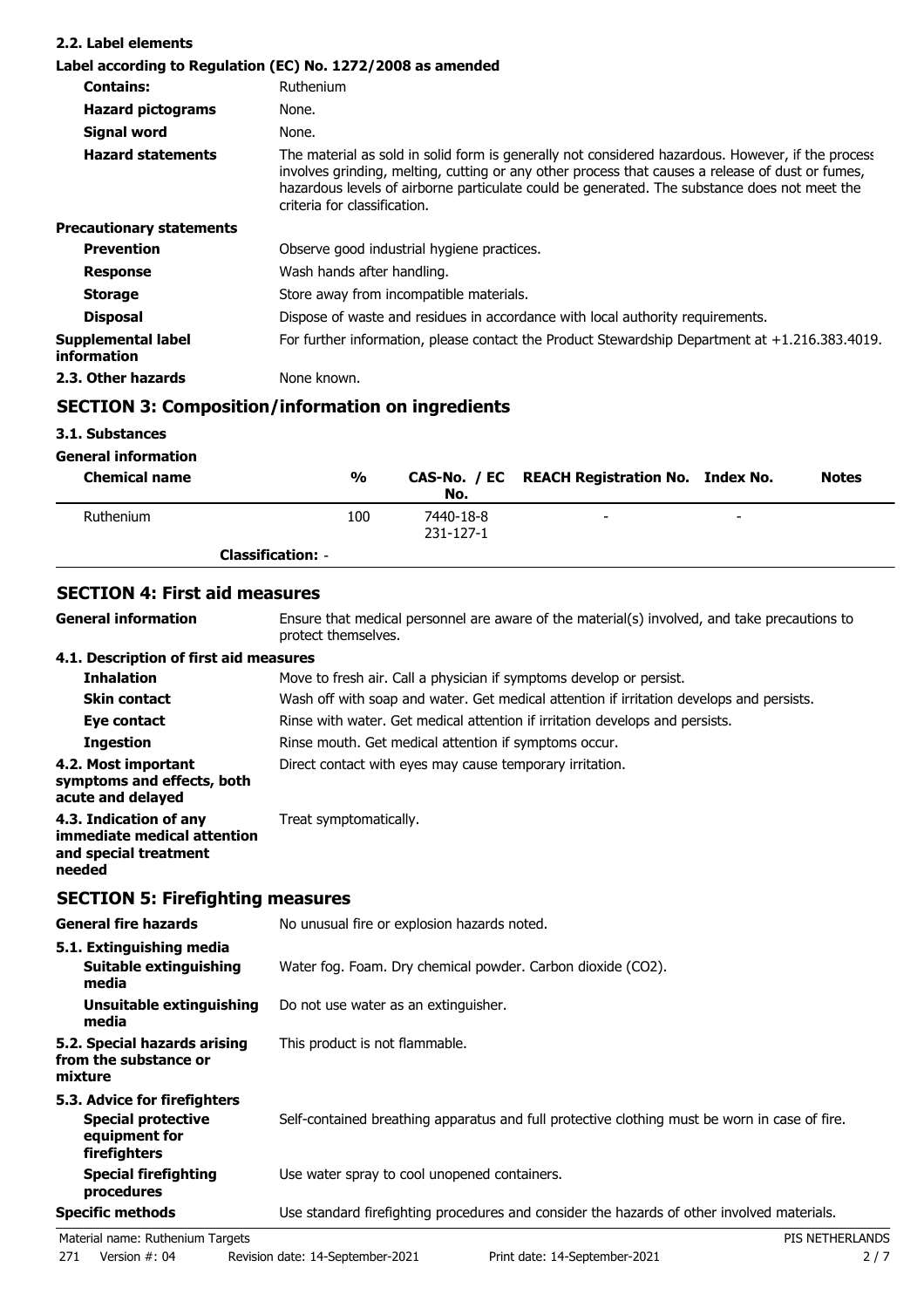## **SECTION 6: Accidental release measures**

|                                                              | 6.1. Personal precautions, protective equipment and emergency procedures                               |
|--------------------------------------------------------------|--------------------------------------------------------------------------------------------------------|
| For non-emergency<br>personnel                               | Keep unnecessary personnel away. For personal protection, see section 8 of the PIS.                    |
| For emergency<br>responders                                  | Keep unnecessary personnel away. Use personal protection recommended in Section 8 of the PIS.          |
| <b>6.2. Environmental</b><br>precautions                     | Avoid discharge into drains, water courses or onto the ground.                                         |
| 6.3. Methods and material for<br>containment and cleaning up | Stop the flow of material, if this is without risk. Following product recovery, flush area with water. |
| 6.4. Reference to other<br>sections                          | For personal protection, see section 8 of the PIS. For waste disposal, see section 13 of the PIS.      |
|                                                              |                                                                                                        |

### **SECTION 7: Handling and storage**

| 7.1. Precautions for safe<br>handling                                          | Observe good industrial hygiene practices.  |
|--------------------------------------------------------------------------------|---------------------------------------------|
| 7.2. Conditions for safe<br>storage, including any<br><i>incompatibilities</i> | Store in original tightly closed container. |
| 7.3. Specific end use(s)                                                       | Not applicable.                             |

### **SECTION 8: Exposure controls/personal protection**

| 8.1. Control parameters                                               |                                                                                                                                                                                                                                                                                                                                                                                                        |  |
|-----------------------------------------------------------------------|--------------------------------------------------------------------------------------------------------------------------------------------------------------------------------------------------------------------------------------------------------------------------------------------------------------------------------------------------------------------------------------------------------|--|
| <b>Occupational exposure limits</b>                                   | No exposure limits noted for ingredient(s).                                                                                                                                                                                                                                                                                                                                                            |  |
| <b>Biological limit values</b>                                        | No biological exposure limits noted for the ingredient(s).                                                                                                                                                                                                                                                                                                                                             |  |
| <b>Recommended monitoring</b><br>procedures                           | Follow standard monitoring procedures.                                                                                                                                                                                                                                                                                                                                                                 |  |
| Derived no effect levels<br>(DNELs)                                   | Not available.                                                                                                                                                                                                                                                                                                                                                                                         |  |
| <b>Predicted no effect</b><br>concentrations (PNECs)                  | Not available.                                                                                                                                                                                                                                                                                                                                                                                         |  |
| 8.2. Exposure controls                                                |                                                                                                                                                                                                                                                                                                                                                                                                        |  |
| <b>Appropriate engineering</b><br>controls                            | Good general ventilation (typically 10 air changes per hour) should be used. Ventilation rates should<br>be matched to conditions. If applicable, use process enclosures, local exhaust ventilation, or other<br>engineering controls to maintain airborne levels below recommended exposure limits. If exposure<br>limits have not been established, maintain airborne levels to an acceptable level. |  |
| Individual protection measures, such as personal protective equipment |                                                                                                                                                                                                                                                                                                                                                                                                        |  |
| <b>General information</b>                                            | Personal protection equipment should be chosen according to the CEN standards and in discussion<br>with the supplier of the personal protective equipment.                                                                                                                                                                                                                                             |  |
| <b>Eye/face protection</b>                                            | Wear safety glasses with side shields (or goggles).                                                                                                                                                                                                                                                                                                                                                    |  |
| <b>Skin protection</b>                                                |                                                                                                                                                                                                                                                                                                                                                                                                        |  |
| - Hand protection                                                     | Wear appropriate chemical resistant gloves. Suitable gloves can be recommended by the glove<br>supplier.                                                                                                                                                                                                                                                                                               |  |
| - Other                                                               | Wear suitable protective clothing.                                                                                                                                                                                                                                                                                                                                                                     |  |
| <b>Respiratory protection</b>                                         | In case of insufficient ventilation, wear suitable respiratory equipment.                                                                                                                                                                                                                                                                                                                              |  |
| <b>Thermal hazards</b>                                                | Wear appropriate thermal protective clothing, when necessary.                                                                                                                                                                                                                                                                                                                                          |  |
| <b>Hygiene measures</b>                                               | Always observe good personal hygiene measures, such as washing after handling the material and<br>before eating, drinking, and/or smoking. Routinely wash work clothing and protective equipment to<br>remove contaminants.                                                                                                                                                                            |  |
| <b>Environmental exposure</b><br>controls                             | Environmental manager must be informed of all major releases.                                                                                                                                                                                                                                                                                                                                          |  |

## **SECTION 9: Physical and chemical properties**

## **9.1. Information on basic physical and chemical properties**

| <b>Appearance</b>                |             |                 |
|----------------------------------|-------------|-----------------|
| <b>Physical state</b>            | Solid.      |                 |
| <b>Form</b>                      | Solid.      |                 |
| <b>Colour</b>                    | Gray-silver |                 |
| <b>Odour</b>                     | None.       |                 |
| Material name: Ruthenium Targets |             | PIS NETHERLANDS |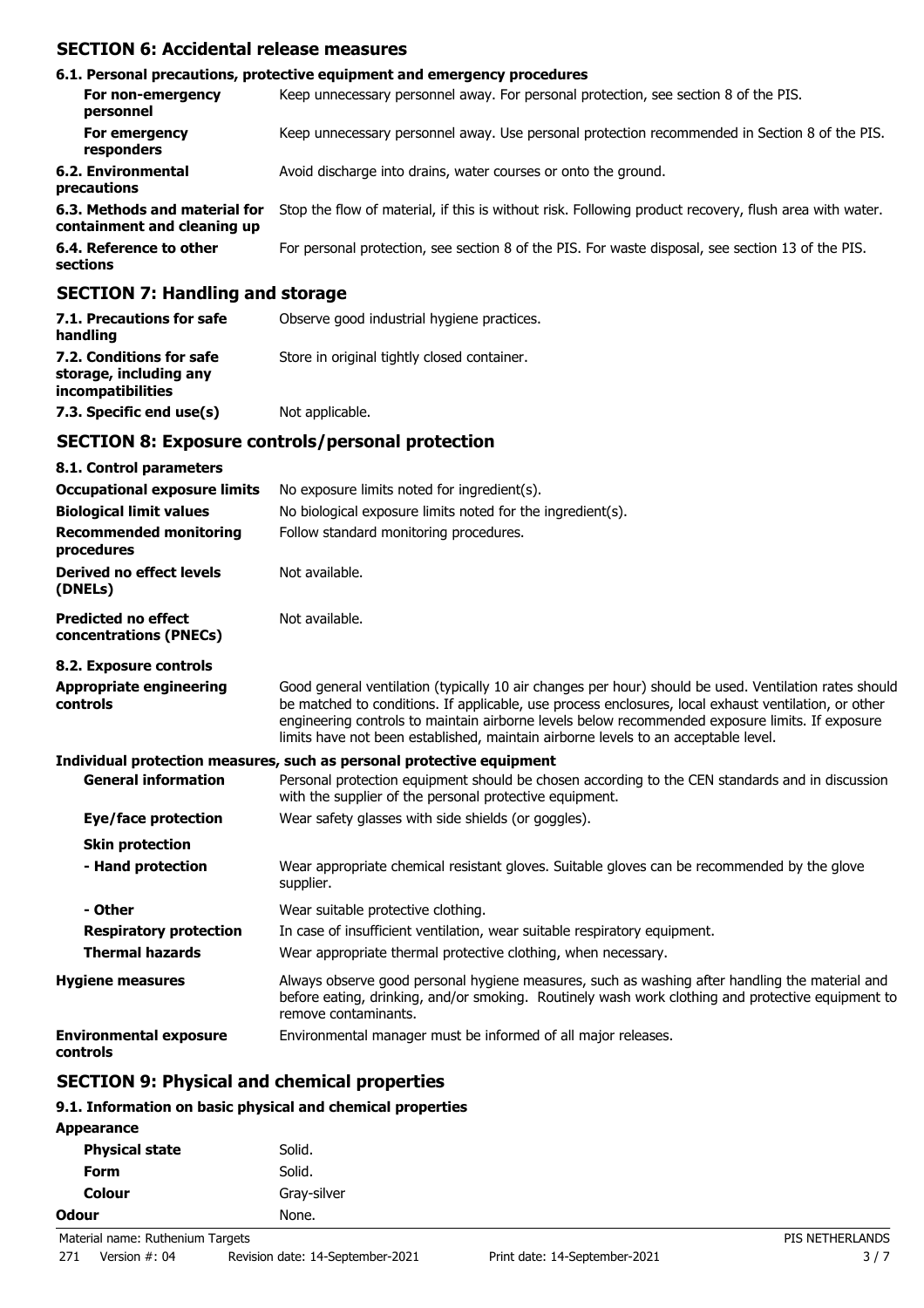| <b>Odour threshold</b>  |                                                     | Not applicable.                               |
|-------------------------|-----------------------------------------------------|-----------------------------------------------|
| pH                      |                                                     | Not applicable.                               |
|                         | <b>Melting point/freezing point</b>                 | 2334 °C (4233,2 °F) / Not applicable.         |
| boiling range           | Initial boiling point and                           | Not applicable.                               |
| <b>Flash point</b>      |                                                     | Not applicable.                               |
|                         | <b>Evaporation rate</b>                             | Not applicable.                               |
|                         | <b>Flammability (solid, gas)</b>                    | None known.                                   |
|                         | <b>Upper/lower flammability or explosive limits</b> |                                               |
| %)                      | <b>Explosive limit - lower (</b>                    | Not applicable.                               |
|                         | <b>Explosive limit - lower (</b><br>%) temperature  | Not applicable.                               |
| (%)                     | Explosive limit – upper                             | Not applicable.                               |
|                         | <b>Explosive limit - upper (</b><br>%) temperature  | Not applicable.                               |
| <b>Vapour pressure</b>  |                                                     | Not applicable.                               |
| <b>Vapour density</b>   |                                                     | Not applicable.                               |
| <b>Relative density</b> |                                                     | Not applicable.                               |
| Solubility(ies)         |                                                     |                                               |
|                         | <b>Solubility (water)</b>                           | Insoluble.                                    |
|                         | <b>Partition coefficient</b><br>(n-octanol/water)   | Not applicable.<br>Not applicable.            |
|                         | <b>Auto-ignition temperature</b>                    | Not applicable.                               |
|                         | <b>Decomposition temperature</b>                    | Not applicable.                               |
| <b>Viscosity</b>        |                                                     | Not applicable.                               |
|                         | <b>Explosive properties</b>                         | Not explosive.                                |
|                         | <b>Oxidising properties</b>                         | Not oxidising.                                |
|                         | 9.2. Other information                              | No relevant additional information available. |
|                         |                                                     |                                               |

## **SECTION 10: Stability and reactivity**

| 10.1. Reactivity                            | The product is stable and non-reactive under normal conditions of use, storage and transport. |
|---------------------------------------------|-----------------------------------------------------------------------------------------------|
| 10.2. Chemical stability                    | Material is stable under normal conditions.                                                   |
| 10.3. Possibility of hazardous<br>reactions | No dangerous reaction known under conditions of normal use.                                   |
| 10.4. Conditions to avoid                   | Contact with incompatible materials.                                                          |
| 10.5. Incompatible materials                | Strong oxidising agents.                                                                      |
| 10.6. Hazardous<br>decomposition products   | No hazardous decomposition products are known.                                                |

# **SECTION 11: Toxicological information**

| <b>General information</b>                      | Occupational exposure to the substance or mixture may cause adverse effects.                                           |  |
|-------------------------------------------------|------------------------------------------------------------------------------------------------------------------------|--|
| <b>Information on likely routes of exposure</b> |                                                                                                                        |  |
| <b>Inhalation</b>                               | No adverse effects due to inhalation are expected.                                                                     |  |
| <b>Skin contact</b>                             | No adverse effects due to skin contact are expected.                                                                   |  |
| Eye contact                                     | Not relevant, due to the form of the product.                                                                          |  |
| <b>Ingestion</b>                                | May cause discomfort if swallowed. However, ingestion is not likely to be a primary route of<br>occupational exposure. |  |
| <b>Symptoms</b>                                 | None known.                                                                                                            |  |
| 11.1. Information on toxicological effects      |                                                                                                                        |  |
| <b>Acute toxicity</b>                           | No data available.                                                                                                     |  |
| <b>Skin corrosion/irritation</b>                | Not relevant, due to the form of the product.                                                                          |  |
| Serious eye damage/eye<br>irritation            | Not likely, due to the form of the product.                                                                            |  |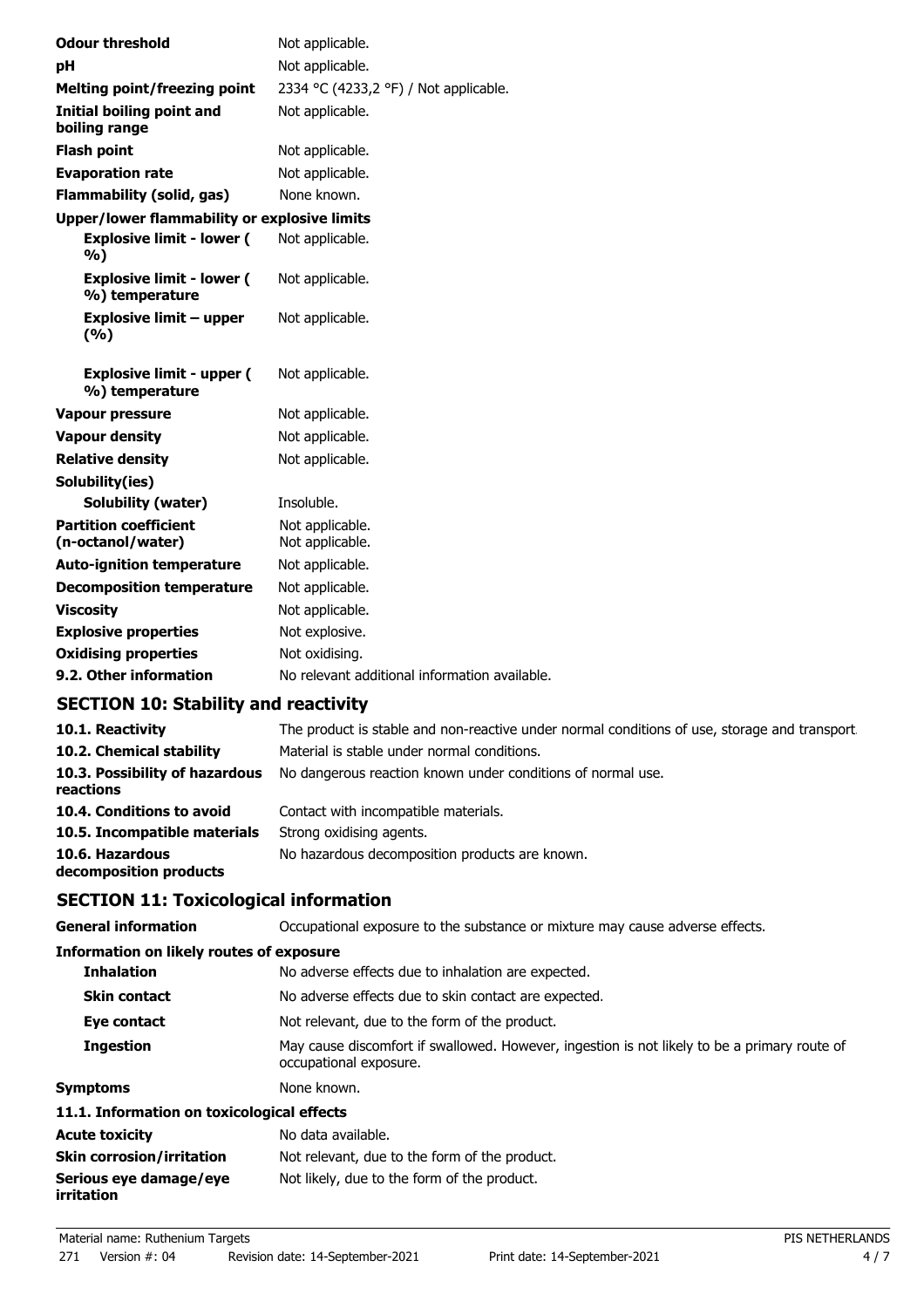| <b>Respiratory sensitisation</b>                      | Not a respiratory sensitizer.                                                   |
|-------------------------------------------------------|---------------------------------------------------------------------------------|
| <b>Skin sensitisation</b>                             | Not a skin sensitiser.                                                          |
| <b>Germ cell mutagenicity</b>                         | Not classified.                                                                 |
| Carcinogenicity                                       | This product is not considered to be a carcinogen by IARC, ACGIH, NTP, or OSHA. |
| <b>Reproductive toxicity</b>                          | Not classified.                                                                 |
| Specific target organ toxicity<br>- single exposure   | Not classified.                                                                 |
| Specific target organ toxicity<br>- repeated exposure | Not classified.                                                                 |
| <b>Aspiration hazard</b>                              | Not an aspiration hazard.                                                       |
| Mixture versus substance<br>information               | Not applicable.                                                                 |
| <b>Other information</b>                              | None known.                                                                     |

## **SECTION 12: Ecological information**

| 12.1. Toxicity                                            | The product is not classified as environmentally hazardous. However, this does not exclude the<br>possibility that large or frequent spills can have a harmful or damaging effect on the environment. |
|-----------------------------------------------------------|-------------------------------------------------------------------------------------------------------------------------------------------------------------------------------------------------------|
| 12.2. Persistence and<br>degradability                    | No data is available on the degradability of this product.                                                                                                                                            |
| 12.3. Bioaccumulative<br>potential                        | No data available.                                                                                                                                                                                    |
| <b>Partition coefficient</b><br>n-octanol/water (log Kow) | Not applicable.                                                                                                                                                                                       |
| <b>Bioconcentration factor (BCF)</b>                      | Not available.                                                                                                                                                                                        |
| 12.4. Mobility in soil                                    | No data available.                                                                                                                                                                                    |
| 12.5. Results of PBT and<br><b>vPvB</b> assessment        | Not a PBT or vPvB substance or mixture.                                                                                                                                                               |
| 12.6. Other adverse effects                               | No other adverse environmental effects (e.g. ozone depletion, photochemical ozone creation<br>potential, endocrine disruption, global warming potential) are expected from this component.            |

### **SECTION 13: Disposal considerations**

### **13.1. Waste treatment methods**

| <b>Residual waste</b>                  | Dispose of in accordance with local regulations. Empty containers or liners may retain some product<br>residues. This material and its container must be disposed of in a safe manner (see: Disposal<br>instructions). |
|----------------------------------------|------------------------------------------------------------------------------------------------------------------------------------------------------------------------------------------------------------------------|
| <b>Contaminated packaging</b>          | Since emptied containers may retain product residue, follow label warnings even after container is<br>emptied. Empty containers should be taken to an approved waste handling site for recycling or<br>disposal.       |
| EU waste code                          | The Waste code should be assigned in discussion between the user, the producer and the waste<br>disposal company.                                                                                                      |
| <b>Disposal</b><br>methods/information | Collect and reclaim or dispose in sealed containers at licensed waste disposal site.                                                                                                                                   |
| <b>Special precautions</b>             | Dispose in accordance with all applicable regulations.                                                                                                                                                                 |

## **SECTION 14: Transport information**

### **ADR**

14.1. - 14.6.: Not regulated as dangerous goods.

### **RID**

14.1. - 14.6.: Not regulated as dangerous goods.

### **ADN**

14.1. - 14.6.: Not regulated as dangerous goods.

#### **IATA**

14.1. - 14.6.: Not regulated as dangerous goods.

### **IMDG**

14.1. - 14.6.: Not regulated as dangerous goods.

## **SECTION 15: Regulatory information**

### **15.1. Safety, health and environmental regulations/legislation specific for the substance or mixture**

### **EU regulations**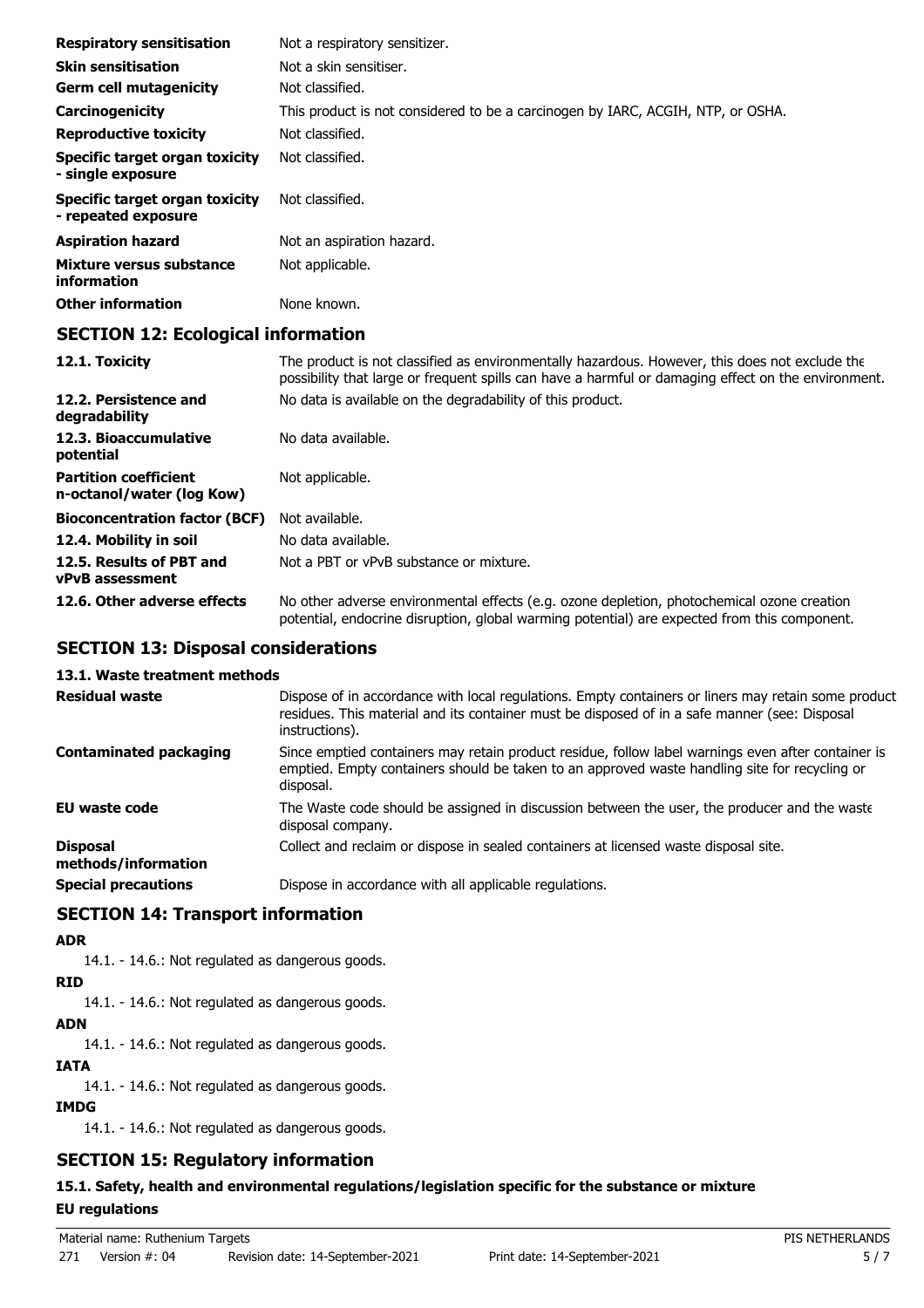| Not listed.                                                                            | Regulation (EC) No. 1005/2009 on substances that deplete the ozone layer, Annex I and II, as amended                                                                                           |
|----------------------------------------------------------------------------------------|------------------------------------------------------------------------------------------------------------------------------------------------------------------------------------------------|
| Not listed.                                                                            | Regulation (EU) 2019/1021 On persistent organic pollutants (recast), as amended                                                                                                                |
| amended                                                                                | Regulation (EU) No. 649/2012 concerning the export and import of dangerous chemicals, Annex I, Part 1 as                                                                                       |
| Not listed.<br>amended                                                                 | Regulation (EU) No. 649/2012 concerning the export and import of dangerous chemicals, Annex I, Part 2 as                                                                                       |
| Not listed.<br>amended                                                                 | Regulation (EU) No. 649/2012 concerning the export and import of dangerous chemicals, Annex I, Part 3 as                                                                                       |
| Not listed.                                                                            | Regulation (EU) No. 649/2012 concerning the export and import of dangerous chemicals, Annex V as amended                                                                                       |
| Not listed.                                                                            | Regulation (EC) No. 166/2006 Annex II Pollutant Release and Transfer Registry, as amended                                                                                                      |
| Not listed.<br>Not listed.                                                             | Regulation (EC) No. 1907/2006, REACH Article 59(10) Candidate List as currently published by ECHA                                                                                              |
| <b>Authorisations</b>                                                                  |                                                                                                                                                                                                |
| Not listed.                                                                            | Regulation (EC) No. 1907/2006, REACH Annex XIV Substances subject to authorization, as amended                                                                                                 |
| <b>Restrictions on use</b>                                                             |                                                                                                                                                                                                |
| amended                                                                                | Regulation (EC) No. 1907/2006, REACH Annex XVII Substances subject to restriction on marketing and use as                                                                                      |
| Not listed.                                                                            |                                                                                                                                                                                                |
| mutagens at work, as amended.                                                          | Directive 2004/37/EC: on the protection of workers from the risks related to exposure to carcinogens and                                                                                       |
| Not listed.                                                                            |                                                                                                                                                                                                |
| <b>Other EU regulations</b>                                                            |                                                                                                                                                                                                |
| Not listed.                                                                            | Directive 2012/18/EU on major accident hazards involving dangerous substances, as amended                                                                                                      |
| <b>Other regulations</b>                                                               | The product is classified and labelled in accordance with EC directives or respective national laws.<br>This Safety Data Sheet complies with the requirements of Regulation (EC) No 1907/2006. |
| <b>National regulations</b>                                                            | Follow national regulation for work with chemical agents.                                                                                                                                      |
| Not listed.                                                                            | Non-exhaustive list of substances toxic for reproduction                                                                                                                                       |
| SZW list of carcinogenic substances                                                    |                                                                                                                                                                                                |
| Not listed.<br><b>SZW list of mutagenic substances</b>                                 |                                                                                                                                                                                                |
| Not listed.<br>15.2. Chemical safety<br>assessment                                     | No Chemical Safety Assessment has been carried out.                                                                                                                                            |
| <b>SECTION 16: Other information</b>                                                   |                                                                                                                                                                                                |
|                                                                                        |                                                                                                                                                                                                |
| <b>List of abbreviations</b>                                                           | Not available.                                                                                                                                                                                 |
| <b>References</b>                                                                      | Not available.                                                                                                                                                                                 |
| <b>Information on evaluation</b><br>method leading to the<br>classification of mixture | Not applicable.                                                                                                                                                                                |
| <b>Training information</b>                                                            | Follow training instructions when handling this material.                                                                                                                                      |
| <b>Further information</b>                                                             | <b>Transportation Emergency</b><br>Call Chemtrec at:<br>International: 703.741.5970<br>Spain: 900.868.538<br>Switzerland: 0800.564.402                                                         |

Chemtrec's toll free, mobile-enabled number in Germany – 0800 1817059